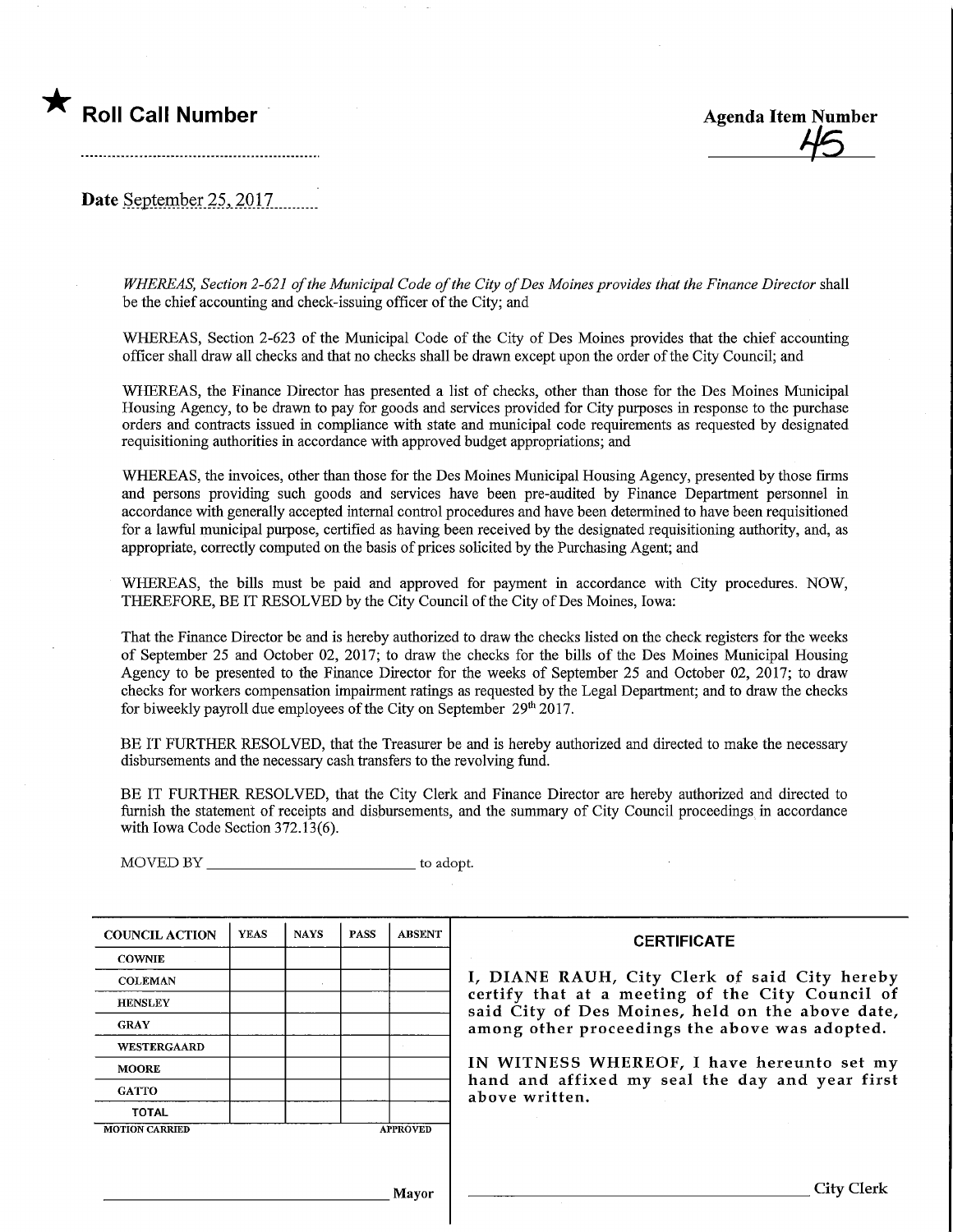# 45 CITY OF DES MOINE

#### DES MOINES ENGINEERING DEPARTMENT CONSTRUCTION CONTRACT PARTIAL PAYMENT REQUEST

Ň,

 $\mathbf{c}$ 

#### For Check Register of September 15,2017 As approved by City Council on September 11, 2017

(Roll Call No. 17-)  $/592$ 

September 11, 2017 Page No. 1

The work performed associated with the following listed construction contract partial payments has been constructed in substantial compliance with the plans and specifications, and the Engineering Department hereby requests that the Finance Department process payment to the following contractors:

| <b>Activity ID</b> | <b>Project Title</b>                                                                                    | <b>Contractor</b>                                                                                                         | Partial<br>Payment<br>No. | Partial<br>Payment<br>Amount |
|--------------------|---------------------------------------------------------------------------------------------------------|---------------------------------------------------------------------------------------------------------------------------|---------------------------|------------------------------|
| 042014005          | Walnut Street Streetscape - Phase 1                                                                     | Jasper Construction Services,<br>Inc.<br>Cliff Rhoads, President<br>928 N 19th Avenue East<br>Newton, IA 50208            | 12                        | \$111,157.83                 |
|                    | Munis Contract No. 16072                                                                                |                                                                                                                           |                           |                              |
| 042017001          | Walnut Street Bus Lane from 9th Street to 10th Street                                                   | Kingston Services, LLC<br>Dan Hutton, President<br>1444 Illinois Street<br>Des Moines, IA 50314                           | 04                        | \$30,614.21                  |
|                    | Munis Contract No. 17142                                                                                |                                                                                                                           |                           |                              |
| 042017002          | Park Avenue Elementary Pedestrian Bridge Removal<br>and Site Improvements                               | T K Concrete Inc.<br>Tony J. Ver Meer, President<br>1608 Fifield Road<br>Pella, IA 50219                                  | 04                        | \$194,519.97                 |
|                    | Munis Conract No. 17118                                                                                 |                                                                                                                           |                           |                              |
| 062011005          | Park Avenue Widening - S.W. 56th Street to S.W. 63rd<br>Street                                          | Corell Contractor, Inc. &<br>Subsidiary<br>Grant S. Corell, President<br>1300 Lincoln Street<br>West Des Moines, IA 50265 | 05                        | \$310,305.25                 |
|                    | STP-U-1945(796)--70-77<br>Munis Contract No. 17098                                                      |                                                                                                                           |                           |                              |
| 062017001          | Locust Street Reconstruction from 9th Street to 12th<br>Street                                          | J & K Contracting, LLC<br>Jeremy Feldmann, President<br>1307 East Lincoln Way<br>Ames, IA 50010-1790                      | 02                        | \$429,801.64                 |
|                    | Munis Contract No. 17145                                                                                |                                                                                                                           |                           |                              |
| 062017003          | E. 2nd Street Reconstruction from E. Locust Street to E. MPS Engineers, P.C. dba<br><b>Grand Avenue</b> | Kingston Services, P.C.<br>Dan Hutton, President<br>1444 Illinois Street<br>Des Moines, IA 50314                          | 05                        | \$36,023.18                  |
|                    | Munis Contract No. 17123                                                                                |                                                                                                                           |                           |                              |
| 072016003          | Lower Oak and Highland Park Sewer Separation Phase<br>1                                                 | Rognes Corp. dba Rognes<br>Corporation<br>Warren Rognes, President<br>720 SW Goodwin<br>Ankeny, IA 50023                  | 01                        | \$377,513.62                 |
|                    | Munis No. 17167                                                                                         |                                                                                                                           |                           |                              |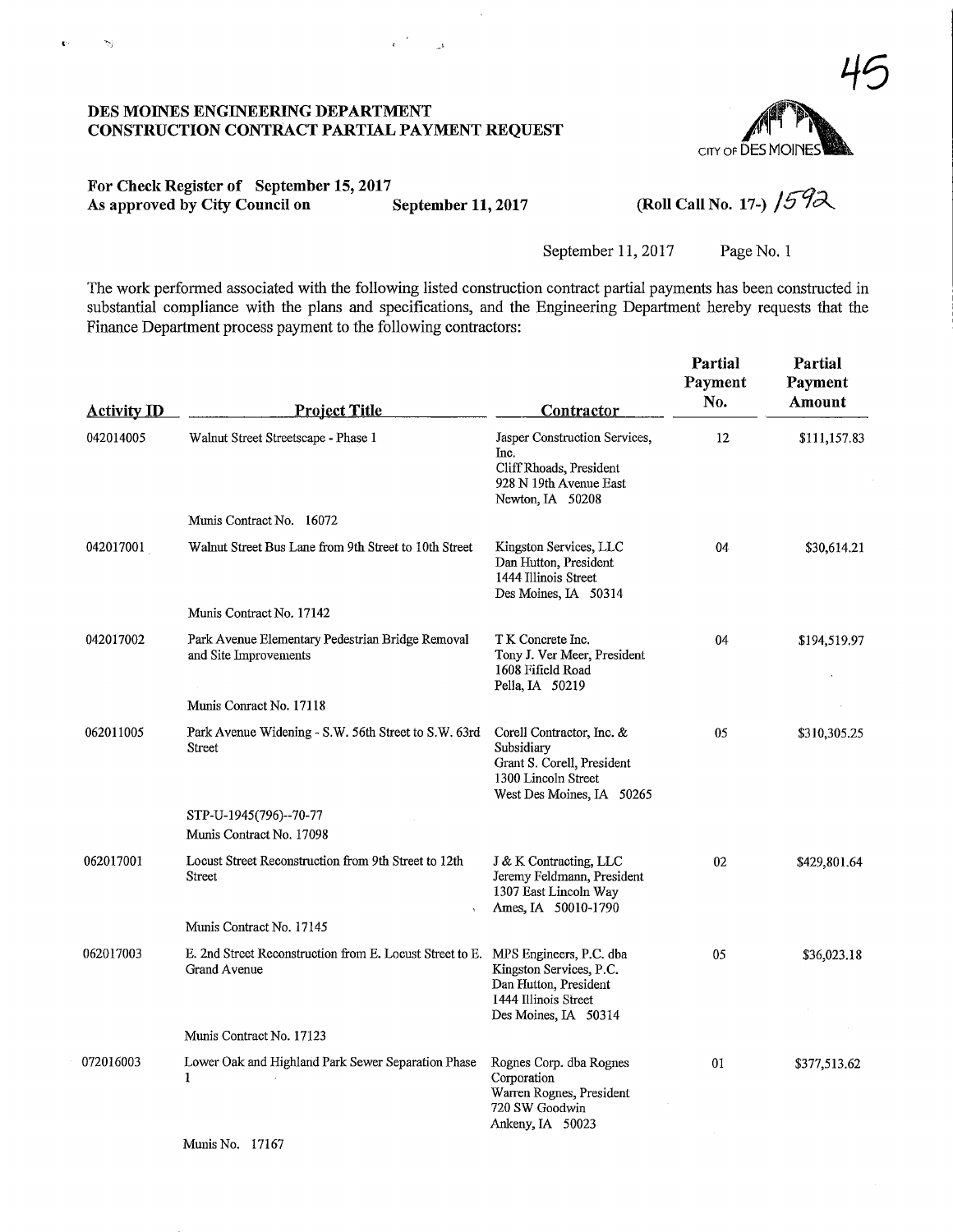

### DES MOINES ENGINEERING DEPARTMENT CONSTRUCTION CONTRACT PARTIAL PAYMENT REQUEST

#### For Check Register of September 15, 2017<br>As approved by City Council on September 11, 2017 As approved by City Council on September 11, 2017 (Roll Call No. 17-)  $\sqrt{5}$   $\sqrt{2}$

September 11, 2017 Page No. 2

| <b>Activity ID</b> | <b>Project Title</b>                                    | Contractor                                                                                                                                         | Partial<br>Payment<br>No. | Partial<br>Payment<br>Amount |
|--------------------|---------------------------------------------------------|----------------------------------------------------------------------------------------------------------------------------------------------------|---------------------------|------------------------------|
| 112017005          | Glendale Cemetery Road Reconstruction                   | OMG Midwest, Inc. dba Des<br>Moines Asphalt & Paving<br>Jeffrey A. Chapman, General<br>Manager<br>2401 SE Tones Drive, Ste. 13<br>Ankeny, IA 50021 | 03                        | \$11,603.62                  |
|                    | Munis Contract No. 18004                                |                                                                                                                                                    |                           |                              |
| 122016002          | Women of Achievement Bridge Deck Surface<br>Replacement | Iowa State Contractors, Inc.<br>Joseph Cichowski, President<br>26 Greenbriar Lane<br>Ottumwa, IA 52501                                             | 08                        | \$39,119.13                  |

NOTE - PER BOND STATEMENT: Make payable to Northern Escrow, Inc., FBO Iowa State Contractors, Inc.; send payment to - Northern Escrow, Inc., Attn: Heather K. Schaus, 1276 South Robert Street, West St. Paul, MN 5518. Munis Contract No. 17068

Requested by:

**R**in

Pamela S. Cooksey, P.E. Des Moines City Engineer

ec: City Clerk

Funds available:

 $\mathbb{Z}$  and

Robert L. Fagen Des Moines Finance Director